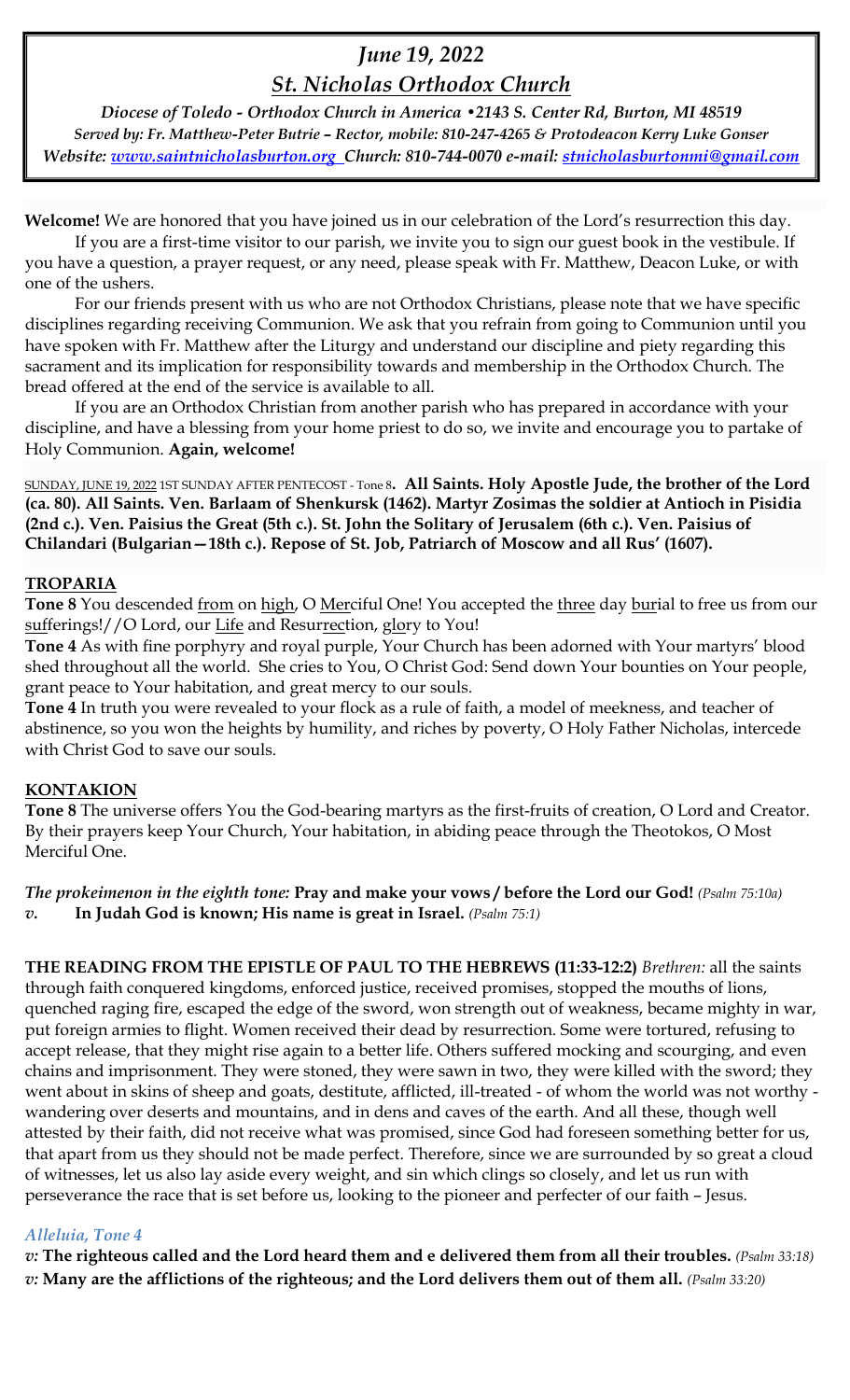**THE HOLY GOSPEL ACCORDING TO MATTHEW (10:32-33, 37-38; 19:27-30)** At that time, Jesus said to His disciples: "So everyone who acknowledges me before men, I also will acknowledge before my Father who is in heaven; but whoever denies me before men, I also will deny before my Father who is in heaven. He who loves father or mother more than me is not worthy of me; and he who loves son or daughter more than me is not worthy of me; and he who does not take his cross and follow me is not worthy of me." Then Peter said in reply, "Lo, we have left everything and followed you. What then shall we have?" Jesus said to them, "Truly, I say to you, in the new world, when the Son of man shall sit on his glorious throne, you who have followed me will also sit on twelve thrones, judging the twelve tribes of Israel. And every one who has left houses or brothers or sisters or father or mother or children or lands, for my name's sake, will receive a hundredfold, and inherit eternal life. But many that are first will be last, and the last first."

#### **COMMUNION HYMN**

Rejoice in the Lord, O you righteous! Praise befits the just! *(Psalm 32:1)* Alleluia, Alleluia, Alleluia!

#### **SYNAXIS OF ALL SAINT – THE FIRST SUNDAY AFTER PENTECOST**

The Sunday following Pentecost is dedicated to All Saints, both those who are known to us, and those who are known only to God. There have been saints at all times, and they have come from every corner of the earth. They were Apostles, Martyrs, Prophets, Hierarchs, Monastics, and Righteous, yet all were perfected by the same Holy Spirit.

The Descent of the Holy Spirit makes it possible for us to rise above our fallen state and to attain sainthood, thereby fulfilling God's directive to "be holy, for I am holy" (Lev. 11:44, 1 Peter 1:16, etc.). Therefore, it is fitting to commemorate All Saints on the first Sunday after Pentecost.

This feast may have originated at an early date, perhaps as a celebration of all martyrs, then it was broadened to include all men and women who had borne witness to Christ by their virtuous lives, even if they did not shed their blood for Him.

Saint Peter of Damascus, in his "Fourth Stage of Contemplation," mentions five categories of saints: Apostles, Martyrs, Prophets, Hierarchs, and Monastic Saints (*Philokalia* [in English] Vol. 3, p.131). He is actually quoting from the *Octoechos*, Tone 2 for Saturday Matins, kathisma after the first stichology.

Saint Nicodemus of the Holy Mountain (July 14) adds the Righteous to Saint Peter's five categories. The list of Saint Nicodemus is found in his book *The Fourteen Epistles Of St Paul* (Venice, 1819, p. 384) in his discussion of I Corinthians 12:28.

The hymnology for the feast of All Saints also lists six categories: "Rejoice, assembly of the Apostles, Prophets of the Lord, loyal choirs of the Martyrs, divine Hierarchs, Monastic Fathers, and the Righteous...."

Some of the saints are described as Confessors, a category which does not appear in the above lists. Since they are similar in spirit to the martyrs, they are regarded as belonging to the category of Martyrs. They were not put to death as the Martyrs were, but they boldly confessed Christ and came close to being executed for their faith. Saint Maximus the Confessor (January 21) is such a saint.

The order of these six types of saints seems to be based on their importance to the Church. The Apostles are listed first, because they were the first to spread the Gospel throughout the world.

The Martyrs come next because of their example of courage in professing their faith before the enemies and persecutors of the Church, which encouraged other Christians to remain faithful to Christ even unto death.

Although they come first chronologically, the Prophets are listed after the Apostles and Martyrs. This is because the Old Testament Prophets saw only the shadows of things to come, whereas the Apostles and Martyrs experienced them firsthand. The New Testament also takes precedence over the Old Testament.

The holy Bishops comprise the fourth category. They are the leaders of their flocks, teaching them by their word and their example.

The Monastic Saints are those who withdrew from this world to live in monasteries, or in seclusion. They did not do this out of hatred for the world, but in order to devote themselves to unceasing prayer, and to do battle against the power of the demons. Although some people erroneously believe that monks and nuns are useless and unproductive, Saint John Climacus had a high regard for them: "Angels are a light for monks, and the monastic life is a light for all men" (*Ladder*, Step 26:31).

The last category, the Righteous, are those who attained holiness of life while living "in the world." Examples include Abraham and his wife Sarah, Job, Saints Joachim and Anna, Saint Joseph the Betrothed, Saint Juliana of Lazarevo, and others.

The feast of All Saints achieved great prominence in the ninth century, in the reign of the Byzantine Emperor Leo VI the Wise (886-911). His wife, the Holy Empress Theophano (December 16) lived in the world, but was not attached to worldly things. She was a great benefactor to the poor, and was generous to the monasteries. She was a true mother to her subjects, caring for widows and orphans, and consoling the sorrowful.

Even before the death of Saint Theophano in 893 or 894, her husband started to build a church, intending to dedicate it to Theophano, but she forbade him to do so. It was this emperor who decreed that the Sunday after Pentecost be dedicated to All Saints. Believing that his wife was one of the righteous, he knew that she would also be honored whenever the Feast of All Saints was celebrated. *from* [www.oca.org](http://www.oca.org/)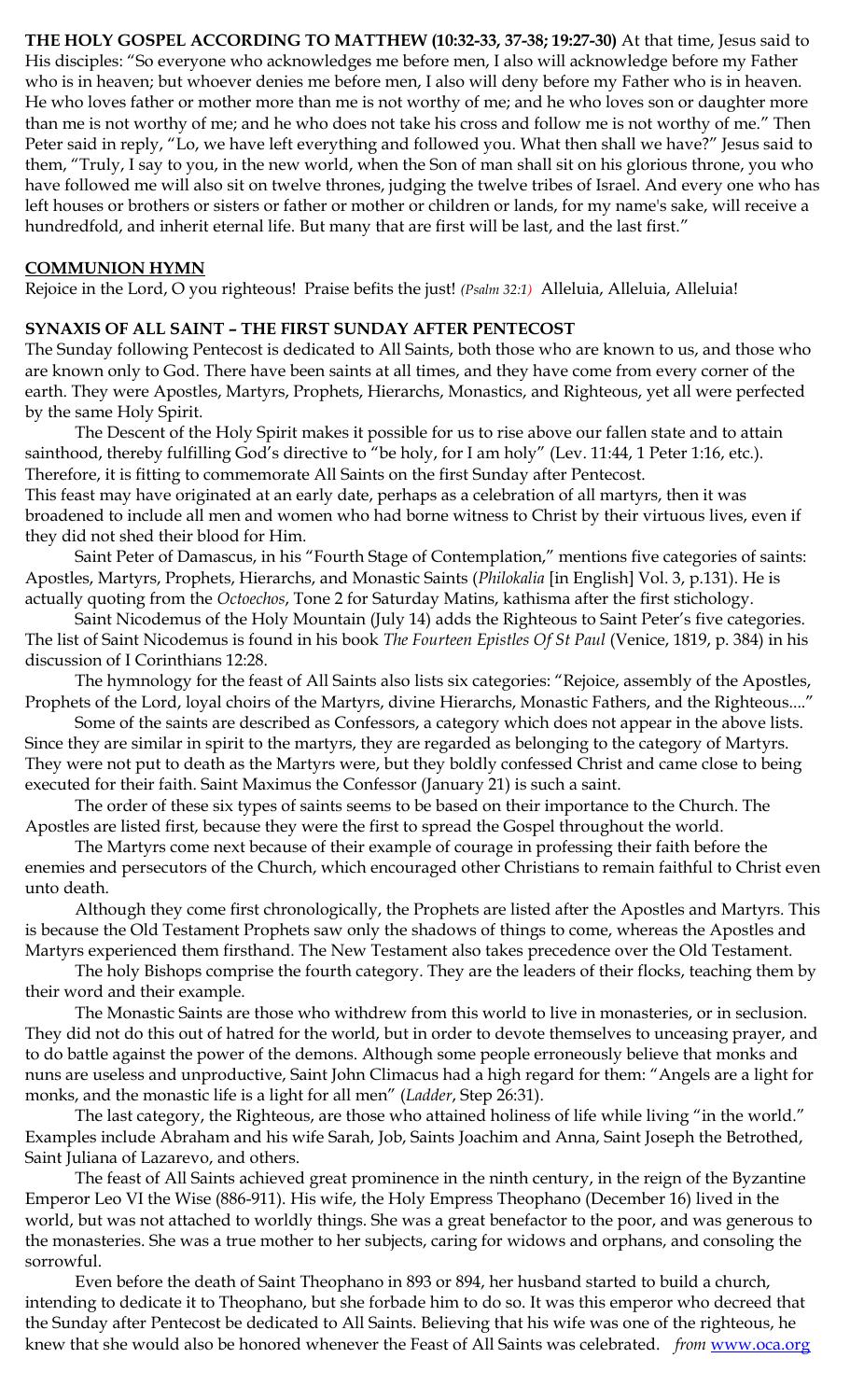June 19, 2022

| းရွို့မ ပန္ဟိုမ ပန္ဟိုမ ပန္ဟိုမ ပန္ဟိုမ ပန္ဟိုမ ပန္ဟိုမ ပန္ဟိုမ ပန္ဟိုမ ပန္ဟိုမ ပန္ဟိုမ ပန္ဟိုမ ပန္ဟိုမ |  |  |  |  |  |  |
|---------------------------------------------------------------------------------------------------------|--|--|--|--|--|--|
|---------------------------------------------------------------------------------------------------------|--|--|--|--|--|--|

| CANDLE INTENTIONS FOR THE HEALTH AND BLESSINGS OF                                    |                 |
|--------------------------------------------------------------------------------------|-----------------|
| God's blessings for a safe trip to our godson Alexander Gonser                       | Baba & Dedo     |
| God's blessings for continued good health to our granddaughters on their             |                 |
| Birthdays Anna Panoff June 14 (4 yrs.), Ellie Panoff June 21 (9 yrs.), Rachel Panoff |                 |
| June 18 (18 yrs.) and God's blessings to their parents & siblings for good health.   | Baba & Dedo     |
| Fr. Don, Fr. Paul, Fr. Anthony, Fr. Robert, Milica, Calvin, Angelo, Joan,            |                 |
| Peggy, Bob, Angelo, Christine, Dorothy, Irene, Allen, Deborah, Luba, Kosta,          |                 |
| Stojan, Mira, Bosa, Christopher, Allison, Jeanette, Kathryn, David, Taras, Ted,      |                 |
| Joseph, Marlene, Mary, all the parishioners of St. Nicholas, my family               |                 |
| and friends                                                                          | Joe Tome        |
| Special Intention                                                                    | Joe Tome        |
| Feodosiy, Oleg, Galina, Irina, Nikolay, Nikolay, Andrey, Vlada, Kirill, Lev          | Irina Sivergina |
|                                                                                      |                 |
| ETERNAL LIGHT AT THE ALTAR                                                           |                 |

Blessed Repose~Adelaïda, Galina, Vitaliy, Vasiliy, Ekaterina, Ekaterina Irina Sivergina

બંફ્યુલ બંફ્યુલ બંદ્યુલ બંદ્યુલ બંદ્યુલ બંદ્યુલ બંદ્યુલ બંદ્યુલ બંદ્યુલ બંદ્યુલ બંદ્યુલ બંદ્યુલ બંદ્યુલ બંદ્યુલ

**WELCOME to all our friends and visitors! Welcome to everyone joining us via our YouTube channel:** *[St](https://www.youtube.com/channel/UC59tV-Re443z-GCoETAUvfA)  [Nicholas Orthodox Church Burton.](https://www.youtube.com/channel/UC59tV-Re443z-GCoETAUvfA)* If at the time of the divine services you cannot access the livestream, please check out [St. Mary Magdalene Church](https://www.youtube.com/channel/UClHAqZrWkXdYELujbbIslHg) [St George Church](https://www.youtube.com/channel/UCpLWfxMIJK4uQOV41ekE6Wg/videos?view=2&flow=grid) or [Dormition Monastery.](https://www.youtube.com/channel/UC3z4Gp5OYPGhWYOxm-GlVnA)

**COFFEE SOCIAL** is provided today by Cathy Edwards in memory of her husband, Bob Edwards (40 days). Please join us after Liturgy in the fellowship hall. Everyone is welcome. There is a signup sheet next to the service window for those who would like to donate donuts & coffee and/or serve in the coming weeks.

**PARISH COUNCIL UPDATE** God bless everyone for their financial stewardship, especially with the cost of gasoline, food, etc. The parish checking account is low, please give as you are able.

Endowment fund loan: The endowment committee approved a \$15,000 loan from cash on hand in the endowment fund to the church checking account for the purpose of meeting normal expenses through the summer. This loan will be paid back to the endowment fund by installments.

Our parish hosts the pan-Orthodox celebration of Saints Peter and Paul with Liturgy on Wednesday, June 29 at 10 am. Pan-Orthodox Vacation Church will be Saturday, August 27 at Groveland Oaks Campgrounds in Holly.

Rummage sale has been postponed for lack of chairperson(s).

Parish picnic is August 21 - outdoor Liturgy and dedication of the courtyard shrine of the Mother of God in memory of Mildred and Lawrence Bladecki. Followed by the picnic: lamb & limited number of chicken, rice, beans, coleslaw. Please bring desserts to share. We are looking for donors for the lambs we'll be cooking! Please consider donating the cost of a whole lamb or making a partial donation. Dinner tickets will be sold in advance.

Building and grounds: John and Nancy Borkovich put on new trim boards on the garage. Air compressor for the furnaces needs to be replaced but we can omit this by updating the thermostat zones which will be more efficient. Fan replaced in small kitchen to keep it cool for the refrigerators and freezers. The back field needs to be brush-hogged as soon as possible.

Those who would like to assist at non-parishioner rentals of the fellowship hall and pavilion by being present at the rentals, please contact the office. This is a paid per-hour position. There are rentals on Saturday, July 16 and Saturday, July 23.

**CATHOLIC CHARITIES** is hosting "Stand Down" for all veterans & their families on Friday, June 24 from 9 am-3 pm. Services include help with VA benefits, healthcare, dental, mental health, support groups, housing assistance, employment, legal services, showers, hygiene supplies, haircuts, food & clothing. For more information on how you can become involved or donate contact Debra Hayes at 810-234-1163.

**MACEDONIAN OPEN GOLF SCRAMBLE** is tomorrow at the Flint Elks Golf Club. **It is not too late to donate!** 94 golfers will be participating, the most in recent memory. If you have any questions or know of someone who would like to help, please contact Angelo Panoff [\(angelo.panoff@stifel.com](mailto:angelo.panoff@stifel.com) or 810-249-6031), Christine Panoff [\(capanoff@umflint.edu](mailto:capanoff@umflint.edu) or 810-232-4868), Linda Branoff [\(branoff721@aol.com](mailto:branoff721@aol.com) or 810-964-3654), George Branoff [\(george.branoff27@frontier.com](mailto:george.branoff27@frontier.com) or 810-252-5395) or Chris Nedanis [\(cned77@gmail.com](mailto:cned77@gmail.com) or 810-877-0889).

**PAN-ORTHODOX SOFTBALL GAME** on Sunday, July 10 at 3 pm at St Pius X Church ballfield, 3139 Hogarth Ave, Flint, MI 48532. Sign-up to play or to cheer on the teams! Sign-up sheet in the fellowship hall.